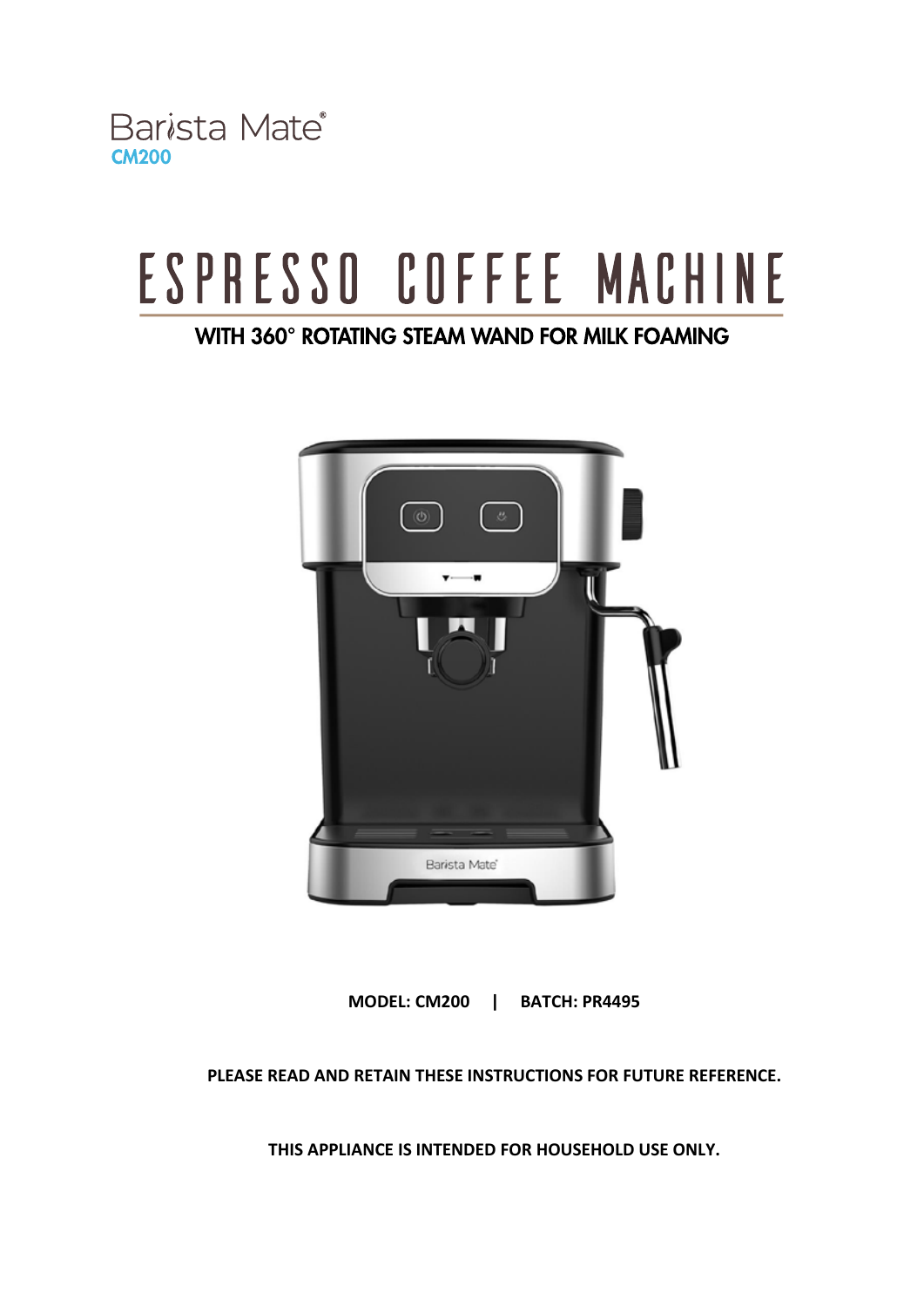The illustrations used in this manual are to illustrate the operation method and structure of the product. Where there is a small difference between the physical item and the illustrations, please take the physical as the standard.

#### **About this product:**

This Espresso Coffee Machine is the simple and affordable solution to at-home café style coffee creations. Enjoy delicate taste through perfect extraction with the 20-bar pressure Italian pump, producing your choice of a single or double cup.

With the powerful 360° rotating stainless steel steam wand, you can prepare velvety milk foam so you can top off your delicious coffee creations with a rich, smooth crema for the best quality café lattes, cortados, mochas, cappuccinos, macchiatos and flat whites.

The 1.8 litre detachable water tank coupled with an intelligent thermal heating system for fast heating provides countless hot drinks at the simple twist of a control knob and press of a button. This coffee machine ensures ease of use with the easy controls as well as it's easy to clean with the removable drip tray.

Choose your brew, your way – you can conveniently use your choice of ground coffee or pre-packed coffee bags. With the included single cup filter, double cup filter and scoop, getting the perfect setup is no hassle at all.

Complete with a black and stainless-steel silver finish, this straightforward yet elegant Espresso Coffee Machine will provide professional results without any complications.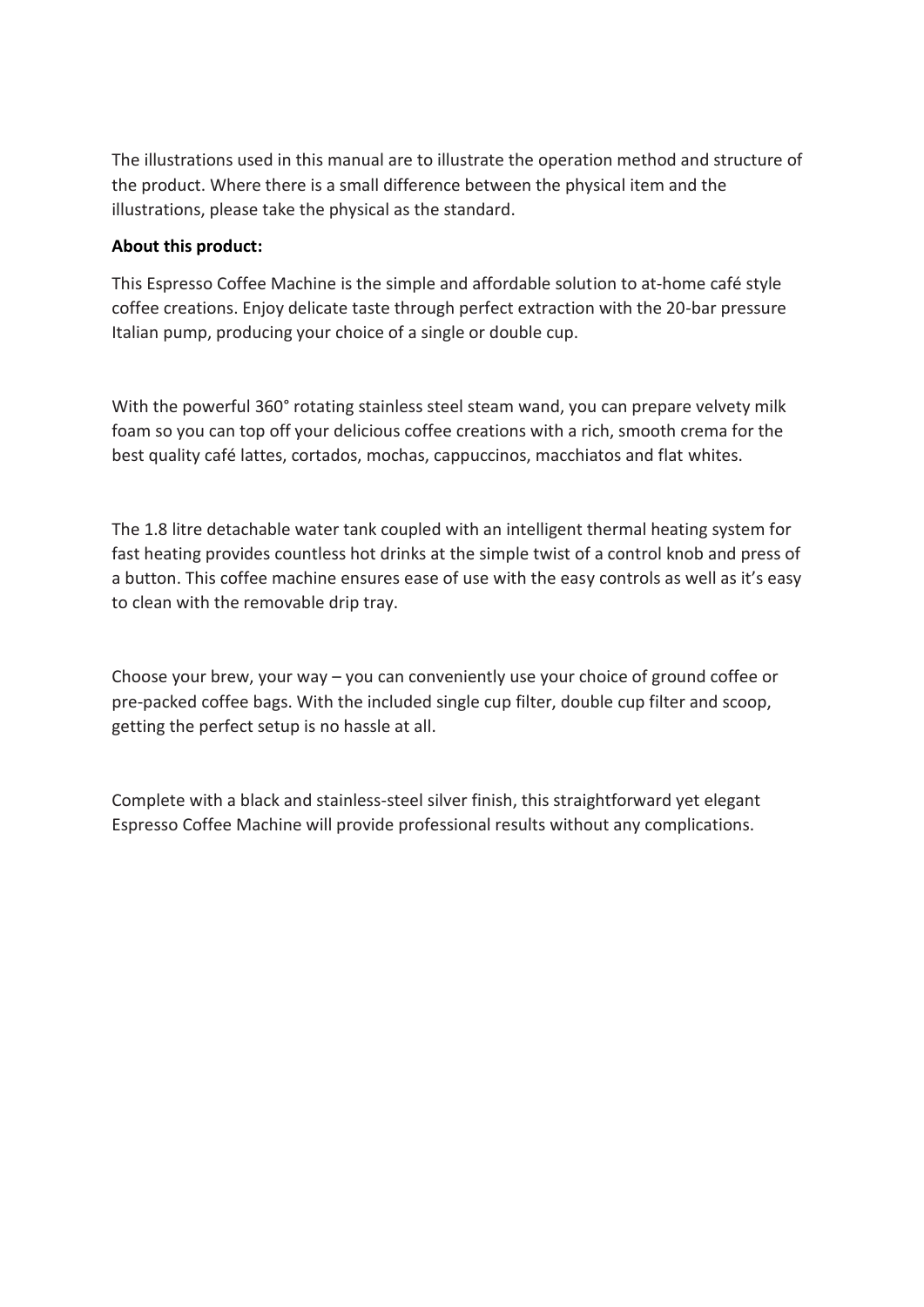#### **IMPORTANT SAFEGUARDS:**

Please read the instruction manual before using this appliance and follow all the safety instructions to avoid damage and/or injury due to improper use.

1. Read all instructions.

2. Before using check that the voltage of wall outlet corresponds to rated voltage marked on the rating plate.

3. This appliance has been incorporated with a grounded plug. Please ensure the wall outlet in your house is well earthed.

4. To protect against fire, electric shock and injury to persons do not immerse cord, plug, in water or other liquid.

5. The appliance must not be immersed in water or other liquid.

6. Remove plug from mains power socket outlet before cleaning and when not in use. Allow appliance cool down completely before taking off, attaching components or before cleaning.

7. Do not operate the appliance with a damaged cord or plug or after the appliance malfunctions or is dropped or damaged in any manner. For electrical safety, any repairs on the appliance must be carried out by a qualified electrical person only.

8. The use of accessory attachments not recommended by the appliance manufacturer may result in fire, electric shock or injury to persons.

9. Place appliance on flat surface or table, do not hang power cord over the edge of table or counter.

10. Ensure the power cord is placed away from external heat source.

11. Do not place the espresso machine on hot surface or near any heat source. i.e. stove.

12. To disconnect, press the ON/OFF button to turn OFF then remove the cord plug from mains power outlet. Always hold by the plug, never pull on the cord when removing from the mains power outlet socket.

13. Do not use appliance for other than intended use and place it in a dry environment.

14. Close supervision is necessary when your appliance is being used by or near children.

15. Do not touch the hot surfaces on the appliance (such as milk foaming wand, filter cup and filter holder when boiling). Use handle or knobs.

16. Do not let the espresso machine operate without water.

17. Scalding may occur if the water tank is removed during the brewing cycles.

18. DO NOT remove the filter while brewing coffee. Remove the filter holder 10 seconds after the brewing cycle to make additional coffee.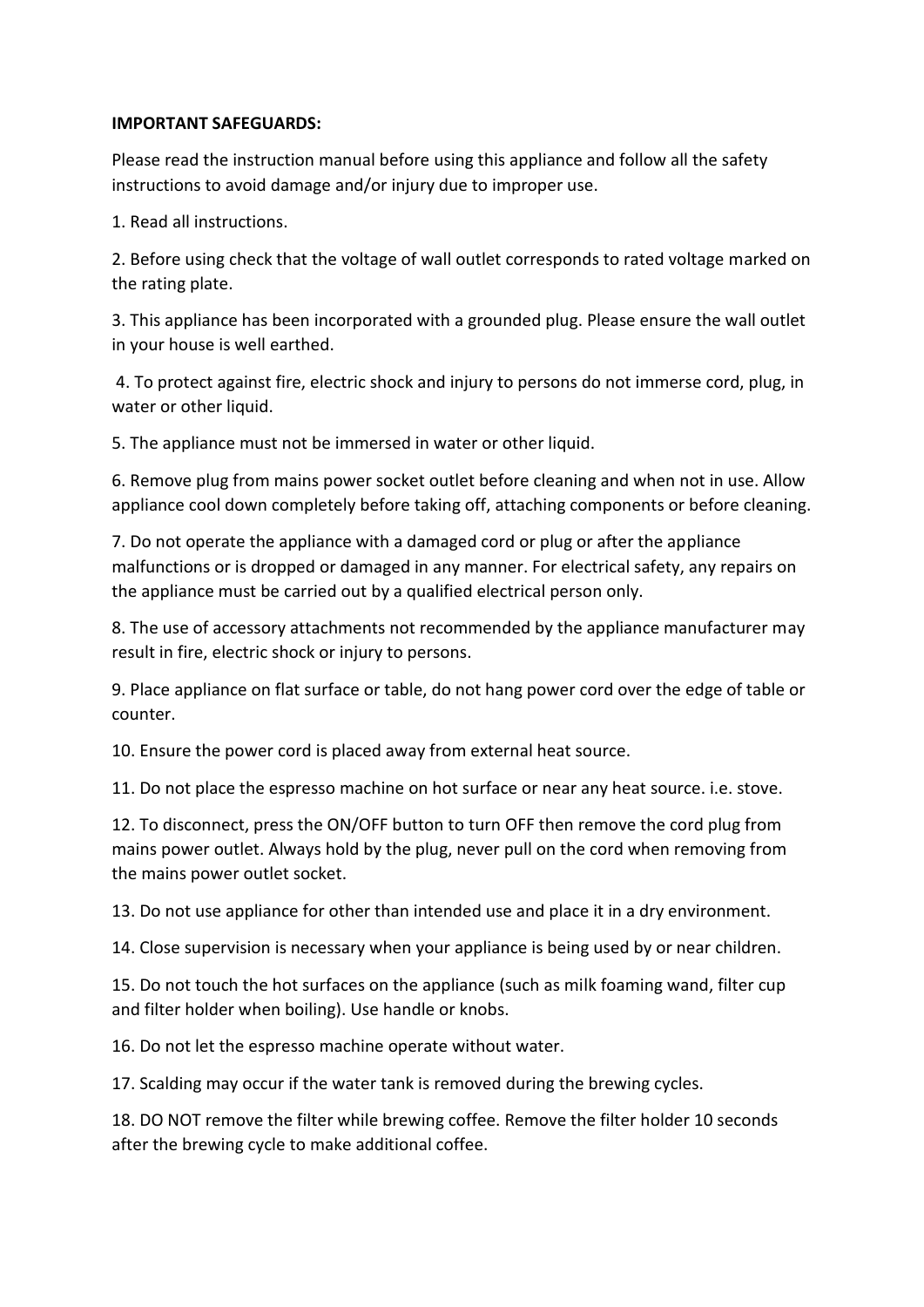19. Caution should also be taken when removing the filter holder since the metal parts will be hot. Please make sure to hold by the handle and to use the filter holder clip when tipping out the filter holder with filter inside it to dispose coffee grounds.

20. Always allow steam and hot water to escape from the milk foaming wand after brewing. This will ensure there is no pressure in the boiler when removing the filter holder.

21. Release pressure through milk foaming wand before removing water tank or filter holder.

22. This appliance is not intended for used by persons (including children) with reduced physical, sensory or mental capabilities, or lack of experience and knowledge, unless they have been given supervision or instructions concerning use of the appliances by a person responsible for their safety.

23. Children should be supervised to ensure that they do not play with the appliance.

24. This appliance is intended to be used in household and similar applications such as: – staff kitchen areas in shops, offices and other working environments; – farmhouses; – by clients in hotels, motels and other residential type environments; – bed and breakfast type environments.

25. Do not place on or near a hot gas or electric burner, or in a heated oven

26. If the supply cord is damaged it must be replaced by qualified electrical person only to avoid a hazard, or the product must be disposed.

27. The appliance and it's power cord and plug must not be immersed in water or other liquids.

28. The heating element surface is subject to residual heat after use.

29. Warning: Potential injury from misuse.

30. The espresso machine shall not be placed in a cabinet when in use.

31. Cleaning and user maintenance shall not be made by children without supervision.

32. CAUTION: To prevent damage to the appliance, do not use alkaline cleaning agents when cleaning, use a soft cloth and a mild detergent.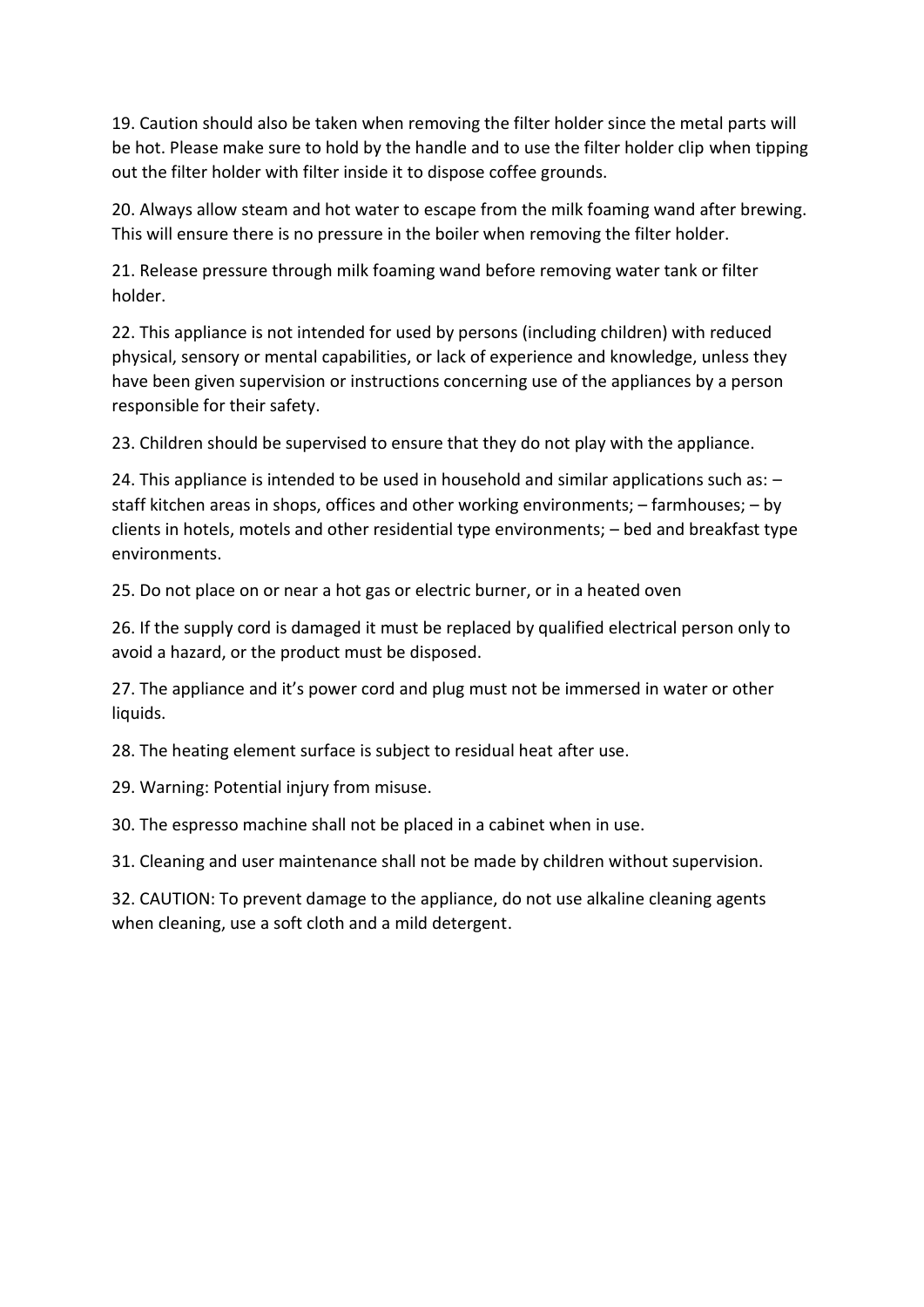#### **Scalding Hazard!**

Hot water/ hot steam escapes from the espresso machine during use. Parts of the espresso machine become very hot. Handle with care to avoid scalding:

 $\geq$ Ensure the knob is turned to the coffee standby mode "  $\bigotimes$ " before switching ON the espresso machine.

 $\triangleright$  Hold the milk foaming wand only from the plastic handle during foaming and after use. DO NOT touch the metal tube on the wand.

 $\triangleright$  Use the milk foaming wand carefully and never direct it towards parts of the body.

 $\triangleright$  Do not touch the coffee spout during operations and do not reach underneath it.

 $\triangleright$  Only clean the espresso machine when it is switched OFF and completely cooled down.

▶ Do not release the filter holder while the machine is running: HOT WATER may spray out.

 $\triangleright$  Allow the filter holder to cool down completely before changing or inserting brewing filter.

 $\triangleright$  Please note that hot steam may also escape from the espresso machine after it has been switched OFF.

 $\triangleright$  Do not overfill the filter holder with ground coffee, otherwise the filter holder cannot be mounted correctly. This may also cause hot steam to escape from the side.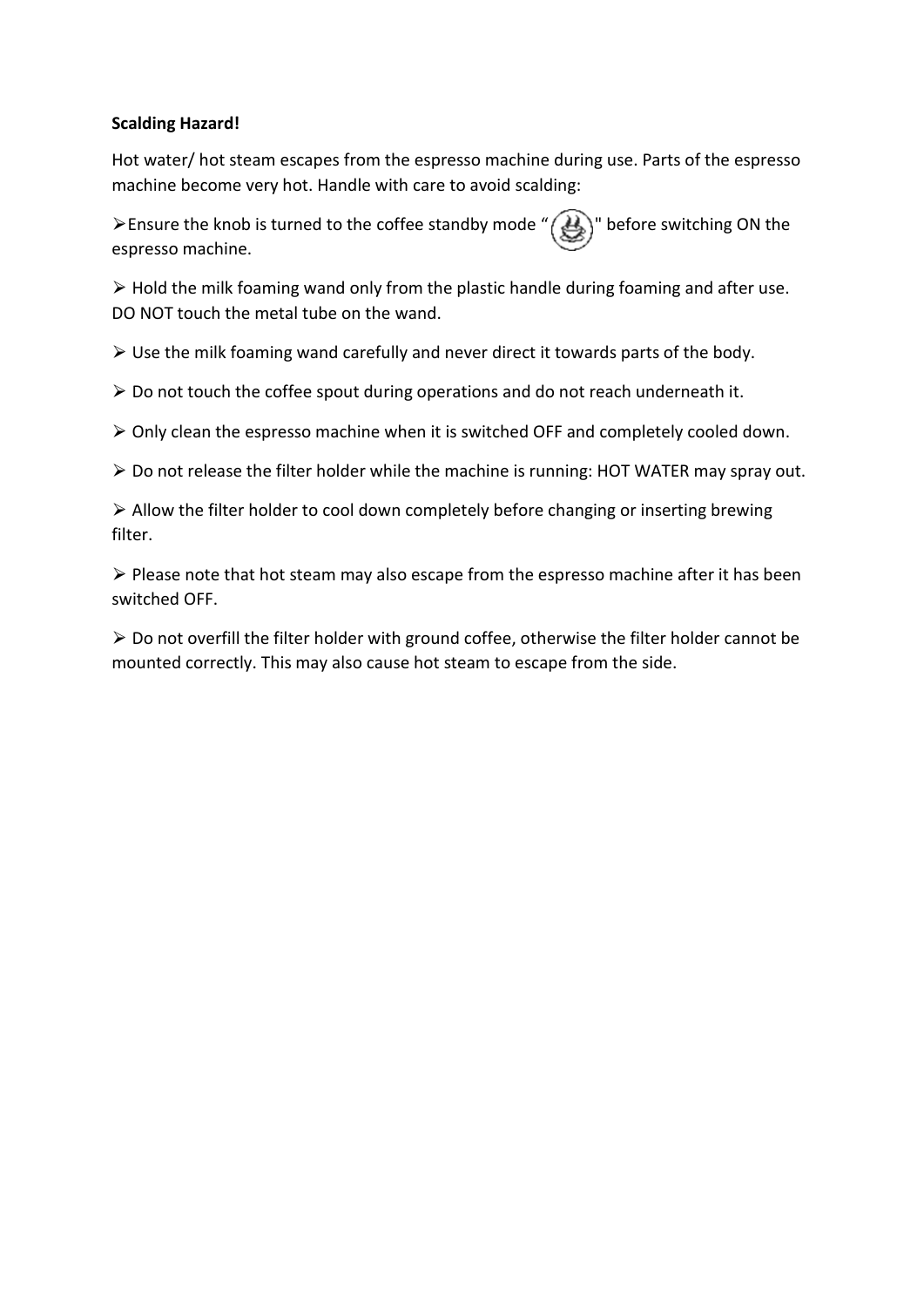#### **PRODUCT STRUCTURE:**



| 1. Top cover             | 10. Main housing      |
|--------------------------|-----------------------|
| 2. Control panel         | 11. Knob              |
| 3. Filter cup            | 12. Steam pipe        |
| 4. Filter holder         | 13. Steam handle      |
| 5. Filter holder clip    | 14. Milk foaming wand |
| 6. Handle                | 15. Main housing      |
| 7. Wastewater tray cover | 16. Base              |
| 8. Wastewater tray       | 17. Base cover        |
| 9. Wastewater holder     |                       |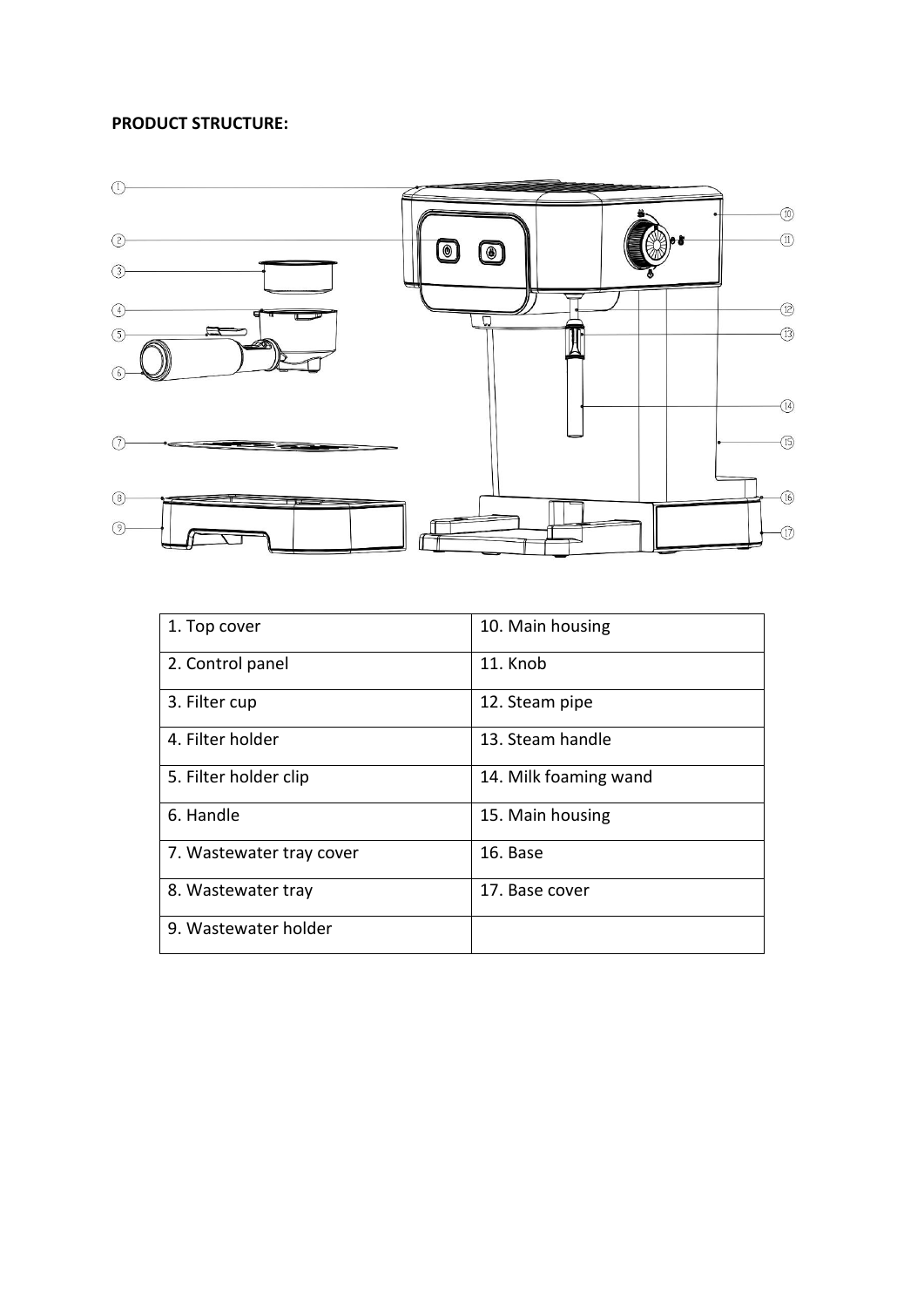

1. Power button – Press the power button to turn the unit on. If there is no operation within 20mins, the product will power off automatically.

Press the power button "  $\mathbb O$  " again to restart the product if use of it is required again.

- 2- Coffee making button
- 3- Coffee standby mode
- 4- Preheating and cooling
- 5- Steam making used to foam milk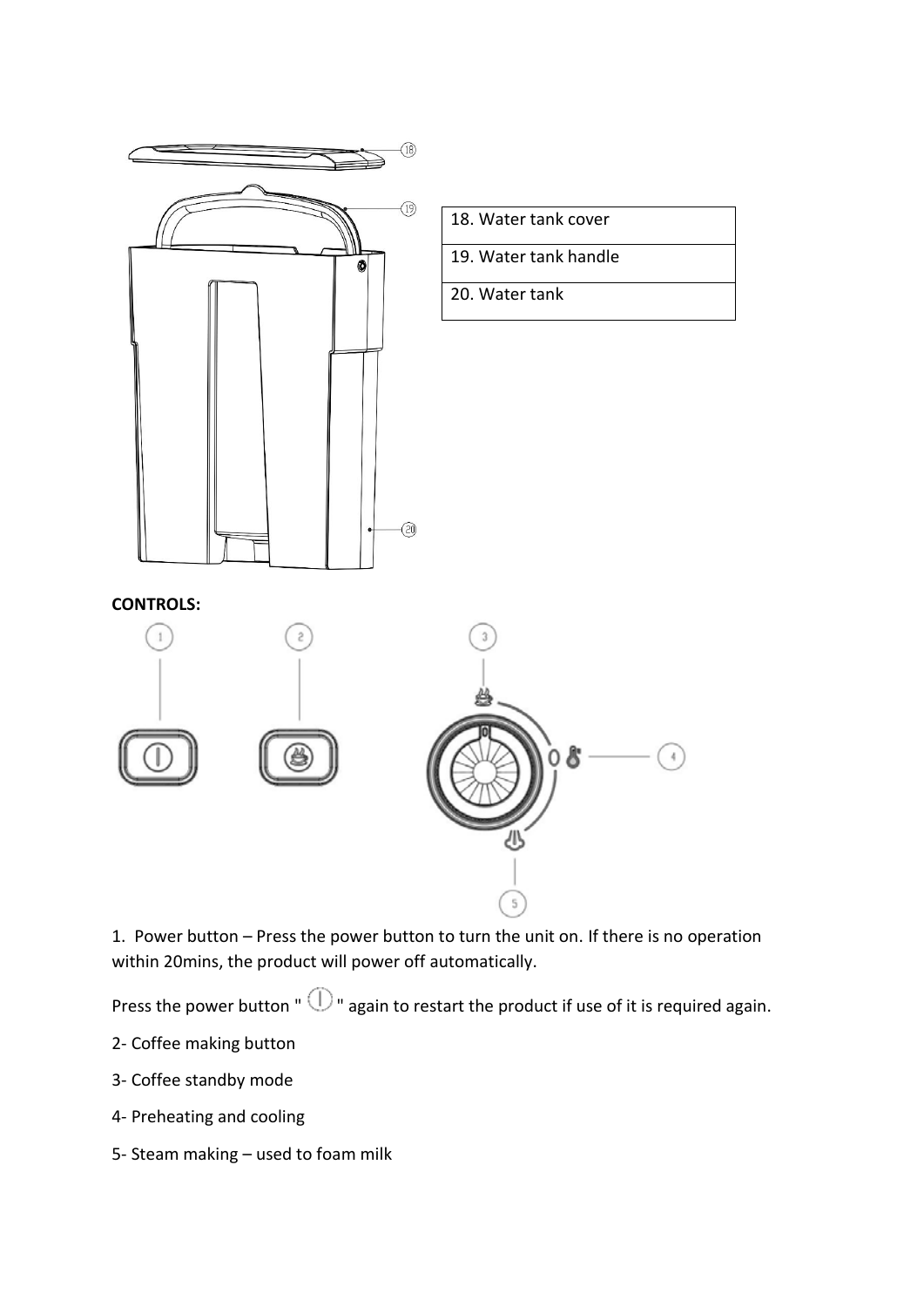#### **USEAGE INSTRUCTIONS:**

1. Place the machine on a flat and stable benchtop.

2. Power on:

Confirm that the product is plugged into the power socket and the socket can be used for power supply normally.

Press the power button "  $\mathbb{O}$  " on the control panel to start the product, the power indicator "  $\bigcirc$  " is always illuminated, the coffee indicator "  $\bigcirc$  " flashes until the water temperature reaches the set temperature, the two indicators are always on.

The product is in standby mode.

3. Add water into the tank:

Take off the water tank to add water or use the container to add water---please make sure that the amount of water in the water tank is between the "Min" and "Max" water lines when filling water. Close the water tank cover and replace it back to the appliance.

Do not add warm water or hot water!

4. Filter cup:

Single strength cup of coffee – Use the smaller filter cup

Double strength cup of coffee - Use the larger filter cup

5.Install the filter cup into the filter:





The small lift up hook can be lifted and hoked onto the filter cup to hold it in place so it does not drop out when coffee is pressed into it or tipped out of it after use.

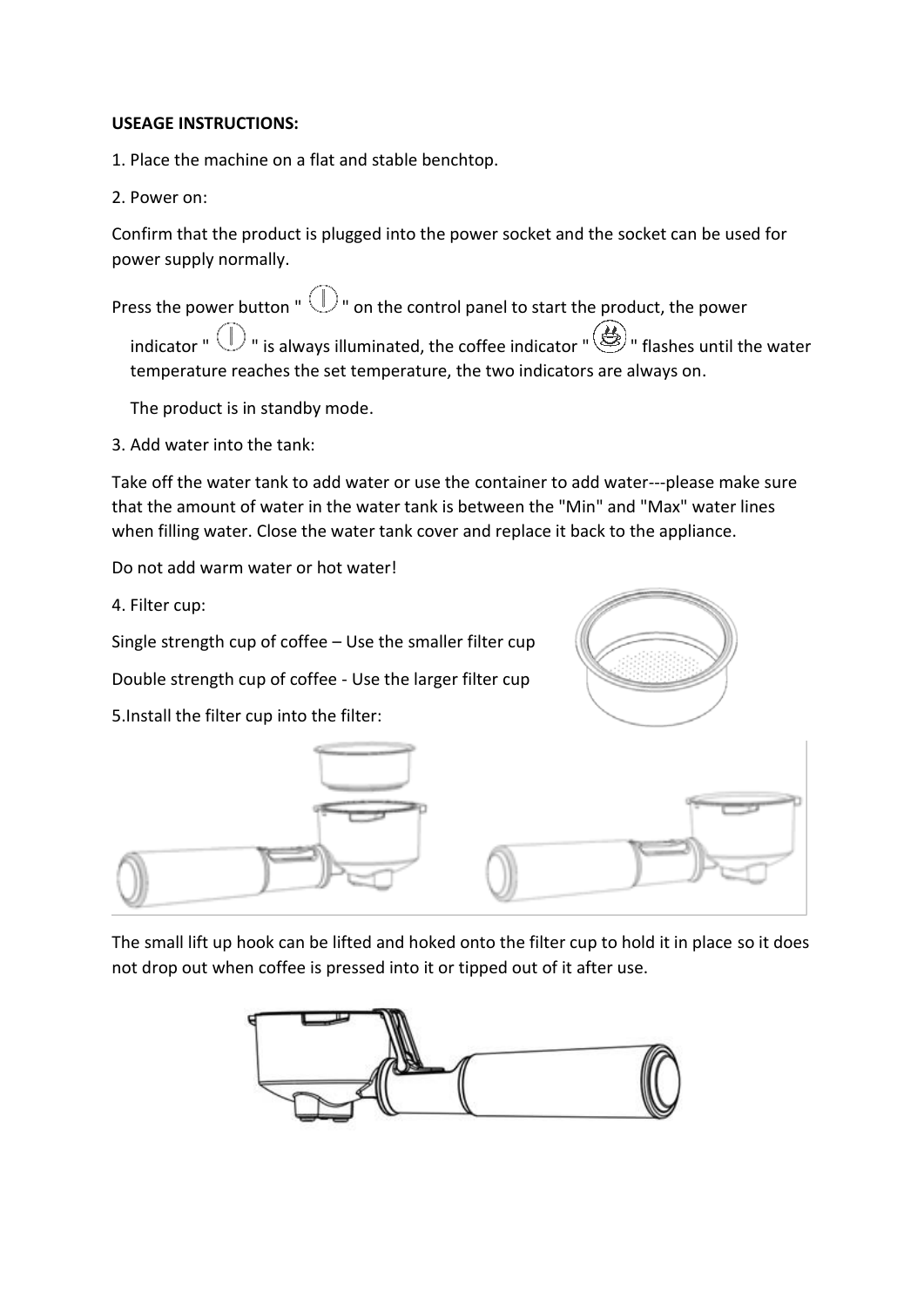6. Add coffee powder:

A. Put fresh, finely ground espresso powder into a filter cup.

B. Press the coffee powder with the end of the coffee spoon until it is flush with the edge of the filter cup.

C. Remove excess coffee powder from the edge of the filter cup.



- 7. Install the filter:
- A. Place the filter cup pressing plate flatly and then place the filter under the water outlet.
- B. Align the handle assembly with the unlock icon" $\blacktriangledown$ " and screw it into the groove.

C. Then slowly rotate the handle to the right until the handle is aligned with the lock icon

" **T** " on the filter head.



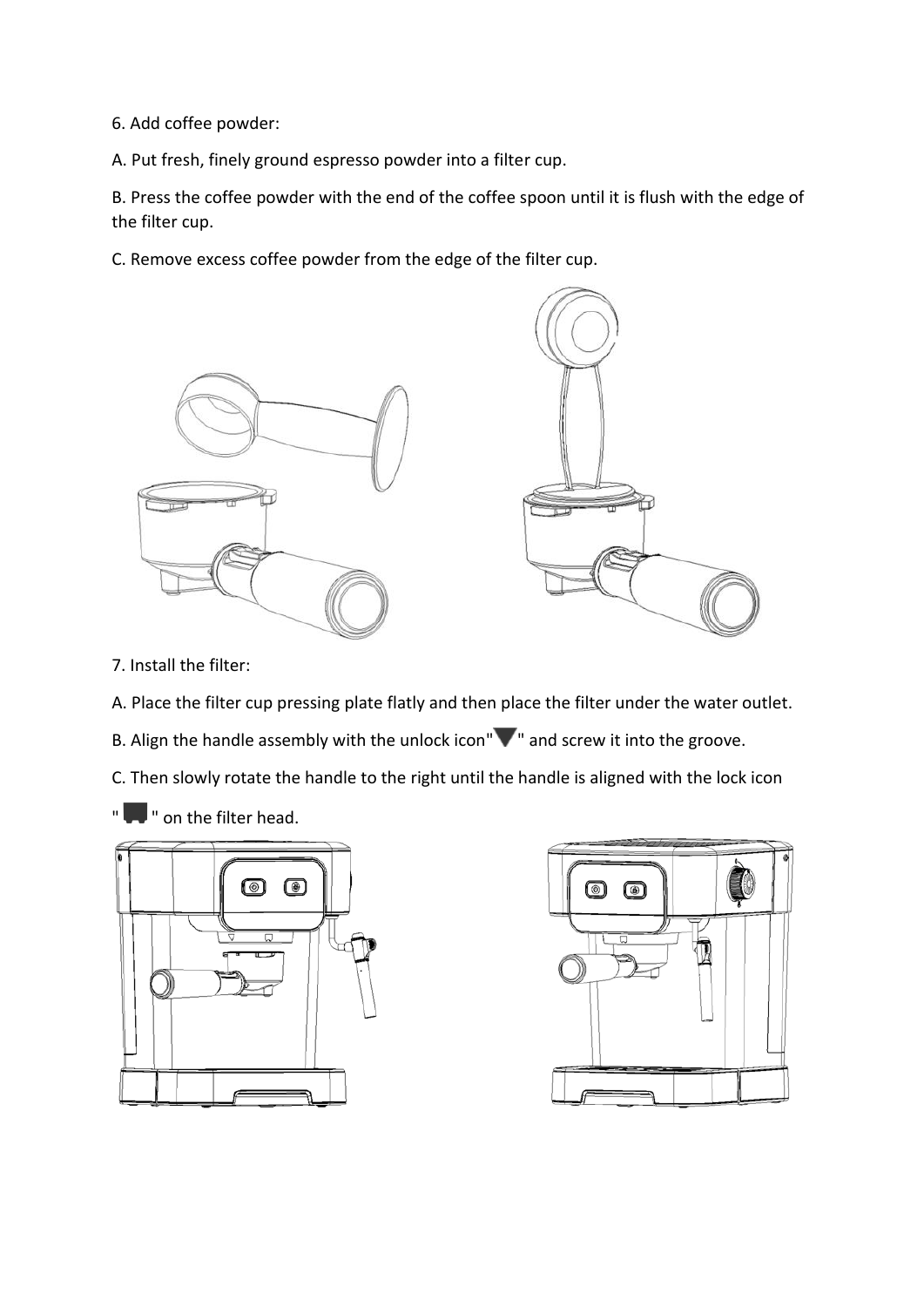#### **USEAGE:**

#### **COFFEE BREWING:**

Press the power button to turn the unit on.

Add the coffee to the unit.

Turn the knob to the pre-heat/ cooling icon.

The coffee making button will blink red. When the unit has heated enough, coffee making button will be illuminated white and no longer blinking.

Turn the knob back to the coffee standby mode.

Place a cup on the wastewater tray cover.

Press the coffee icon once to make a drink.

Once the drink is made, and you wish to make another, turn the knob to the pre-heat/ cooling icon to cool the unit,

Then add more coffee, then press the coffee button to make another drink.

#### **Single cup – regular:**

#### **When using the smaller filter cup.**

The water pump works for 2 seconds, stops for 2 seconds, and then works for 21 seconds continuously,

It will automatically stop after brewing 40-60 ml.

### **Double cup - strong:**

#### **When using the larger filter cup.**

The water pump works for 2 seconds, stops for 2 seconds, and then works for 32 seconds continuously,

It will automatically stop after brewing 80-120 ml.

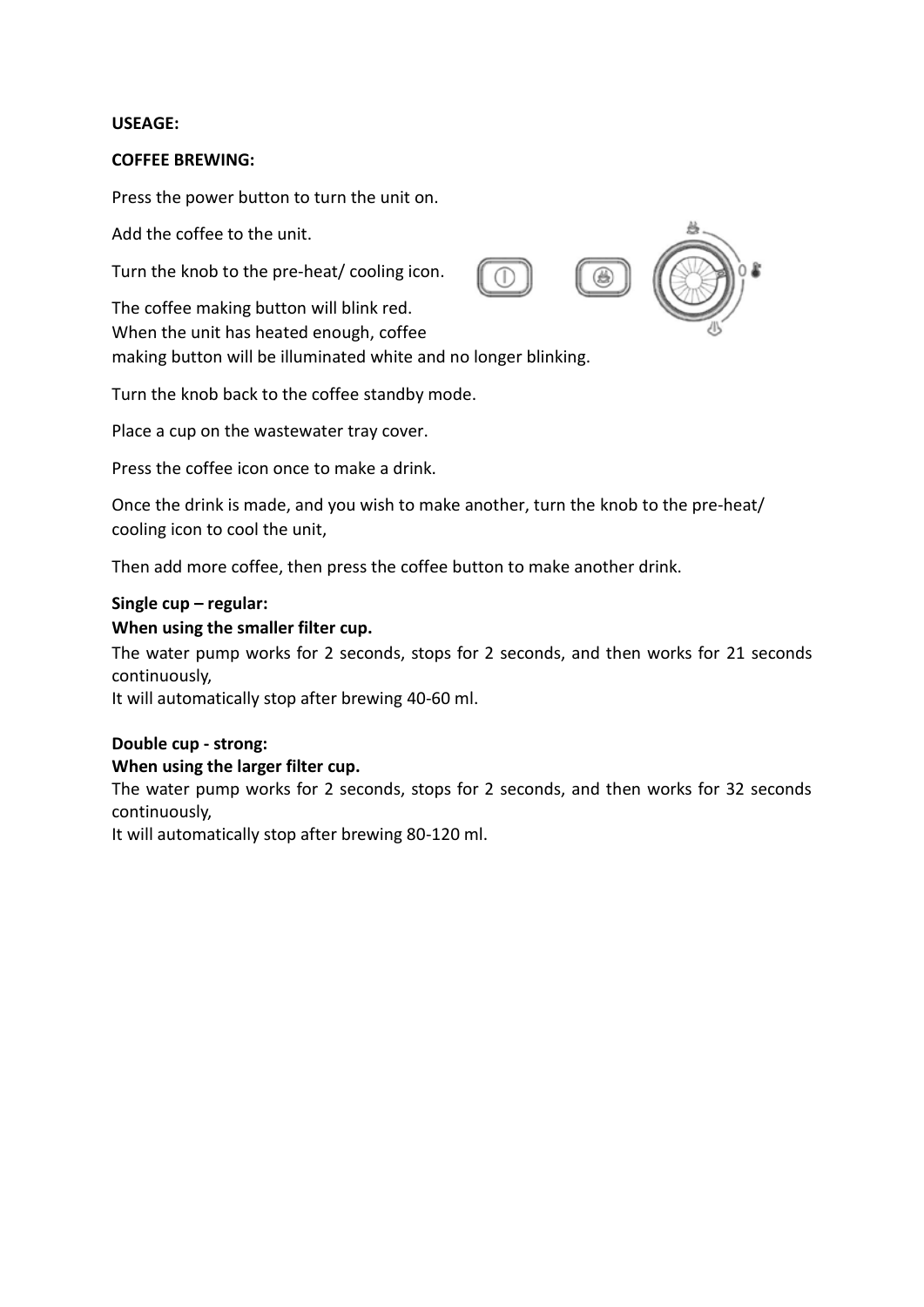#### **STEAM MAKING METHOD / MILK FOAMING:**

When the power indicator "  $\bigcirc$  " and coffee indicator "  $\bigcirc$ " are illuminated, the unit can enter the steam making mode.

Turn the knob to steam preheating " $\bigoplus$  " mode.

The boiler continues to heat, and the coffee light blinks.

After heating to the steam set point, the coffee light (red light) will be illuminated.

Note: The cup with milk needs to be placed at the steam pipe outlet immediately after the red light is illuminated.



In about  $5 - 7$  seconds with milk foaming process will start.

The unit can then start the milk foaming mode, the maximum time for foaming milk is 120s.

Hold the cup in position with the milk foaming wand inside the cup with the milk.

Steam will come out of the milk foaming wand and heat the milk.

When milk has foamed or heated to your desired level, turn the knob to the preheating and cooling mode " $0 \cdot$ ".

Remove the cup with milk and add the milk to your drink.

If making more steam/ milk foaming is required, just repeat the steam production procedure again, Turn the knob to the steam making " $\bigoplus$  " mode.

During steam production, the power indicator "  $\mathbb{D}$ " and coffee indicator "  $\mathscr{B}$ " (red light) are always illuminated, and the boiler and water pump perform corresponding actions according to the procedure.

After milk foaming, clean the foaming device, steam pipe foaming nozzle in time to avoid milk scaling to block the foaming nozzle and air inlet of the foaming device.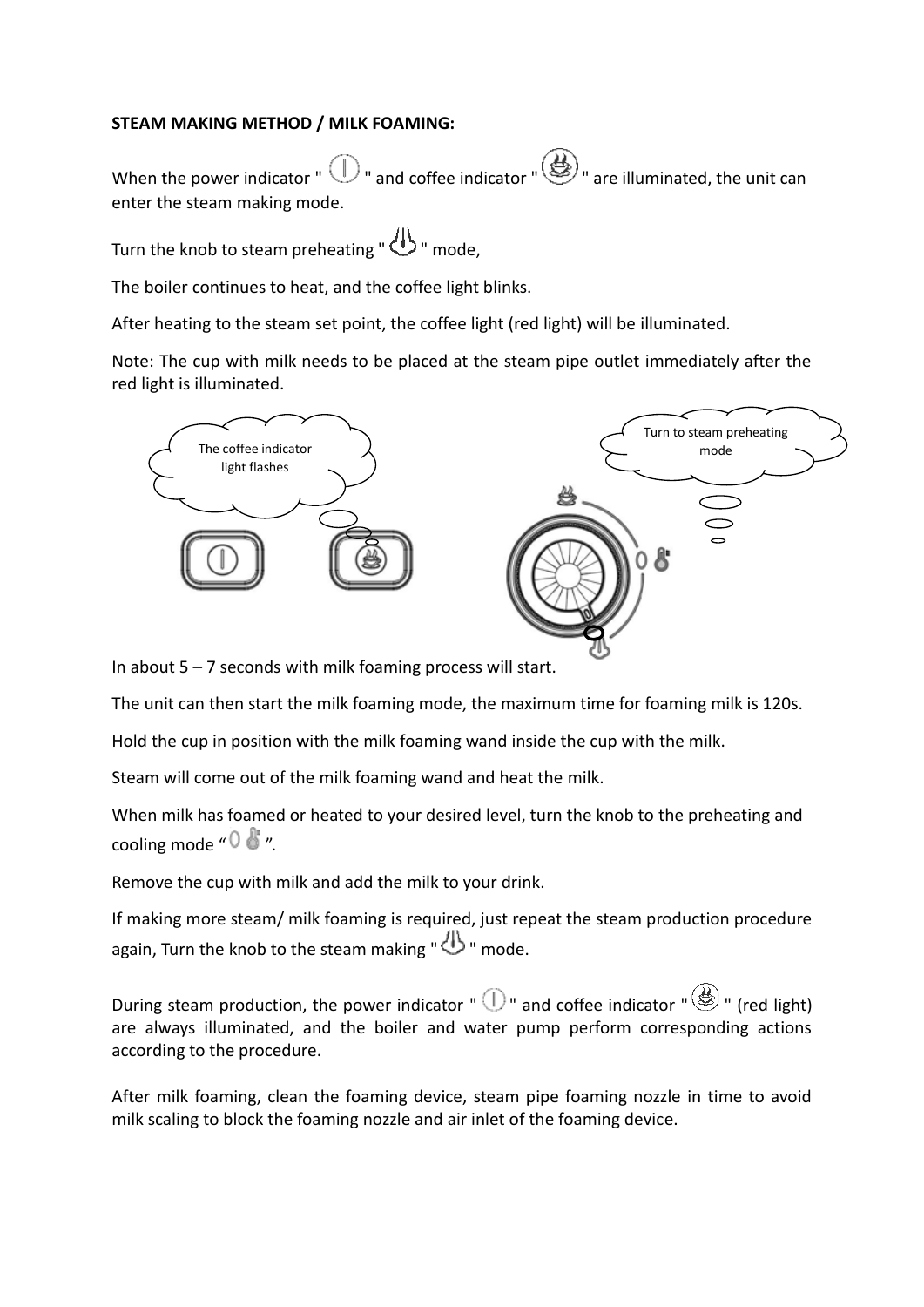#### **Exit steam mode:**



Turn the knob to the coffee standby mode "

Or, if you wish to make another cup of coffee, turn the knob to the pre-heat/ cooling icon to begin the coffee making process again.

#### **CAUTIONS:**

While brewing coffee, please pay attention to the following problems to avoid scalding and powder frying:

- 1. During the normal coffee brewing process, do not open the handle, filter holder, filter cup immediately after brewing, first turn the knob to the preheating and cooling mode
- 2.  $\sqrt[n]{\mathbb{C}^n}$  " before opening. Remove the coffee cup first, and then unscrew the coffee handle.

2. After the steam making is finished, do not make coffee immediately. Wait for 10 seconds before brewing coffee again.

3. During operation, pay attention to the water level in the water tank.

Avoid draining the water in the water tank and having the water pump form a vacuum, which makes it difficult for the machine to pump water.

If this problem occurs and if it is difficult to pump water, turn the knob to the preheating and cooling mode " $0$ " " repeatedly or add in and remove the water tank repeatedly, to let the water pump discharge the air and avoid the problem of back pressure.

4. Steam production time should not be too long. Prevent excessive milk temperature from affecting the performance of preparing coffee.

Note: To make the next coffee making process cleaner and purer, it is necessary to clean the coffee powder residue and coffee residue in the outlet head regularly.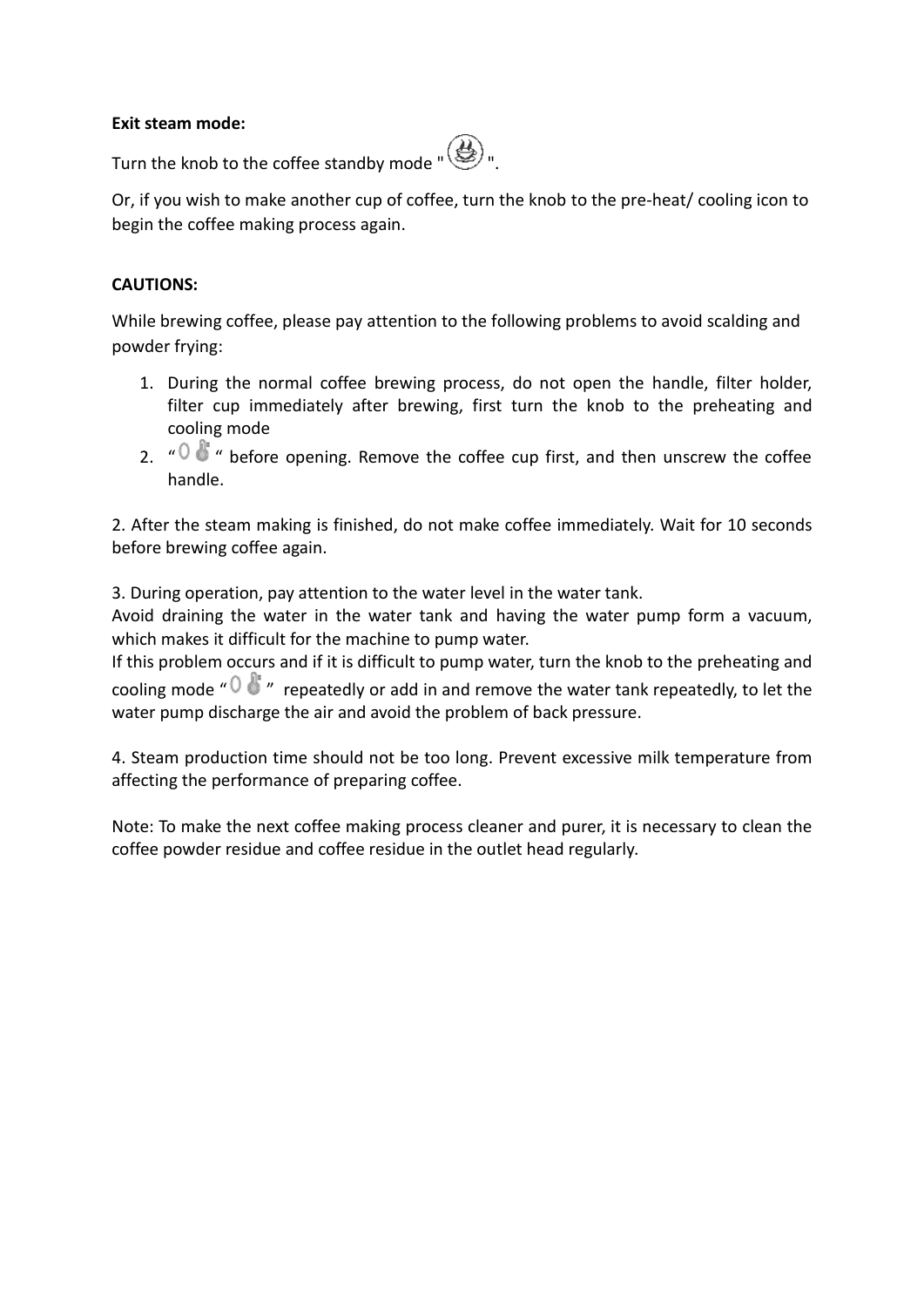#### **CLEANING AND MAINTENANCE:**

#### 1. Clean the water outlet, filter and filter cup:

A. Turn off the power button and unplug from outlet.

B. Some metal parts may still be hot, DO NOT touch by hand before cooling down.

C. Remove the filter, tip out the coffee powder, and clean the filter holder and filter cup with warm water with detergent. Do not put the filter holder and filter cup in the dishwasher for cleaning.

D. Wipe the lower end of the water outlet with a wet cloth or tissue, clean any possible residual coffee powder.

E. Install the filter holder (without filter cup) back to the outlet head.

F. Place a 200ml empty cup under the filter.

G. Boiling a few more cups with the coffee making mode, which can achieve the effect of cleaning.

#### 2. Clean the water tank:

Remove the water tank and pour out the remaining water. It is recommended to empty the water tank before and after use. Clean the tank with warm water with detergent, clean thoroughly and dry. Do not put the tank in the dishwasher for cleaning.

#### 3. Clean the product:

Wipe the outer body of the appliance with a wet soft cloth. Do not clean with abrasive detergent or cleaning cloth to avoid scratching the surface of the product.

Warning: Do not immerse this product in water or other liquids.

#### 4. Calcium removal:

Mineral deposits will affect the heating performance of appliances, there will be a need remove the calcium after using for a certain time.

Add a calcium remover into the water tank and mix the remover with warm water below 30 Ԩ to avoid particles. Use the boiling hot water method to pump out the water in the water tank, add purified water into the water tank (fill the water tank) again. Then use the boiling hot water method two more times, to achieve the effect of cleaning the tube.